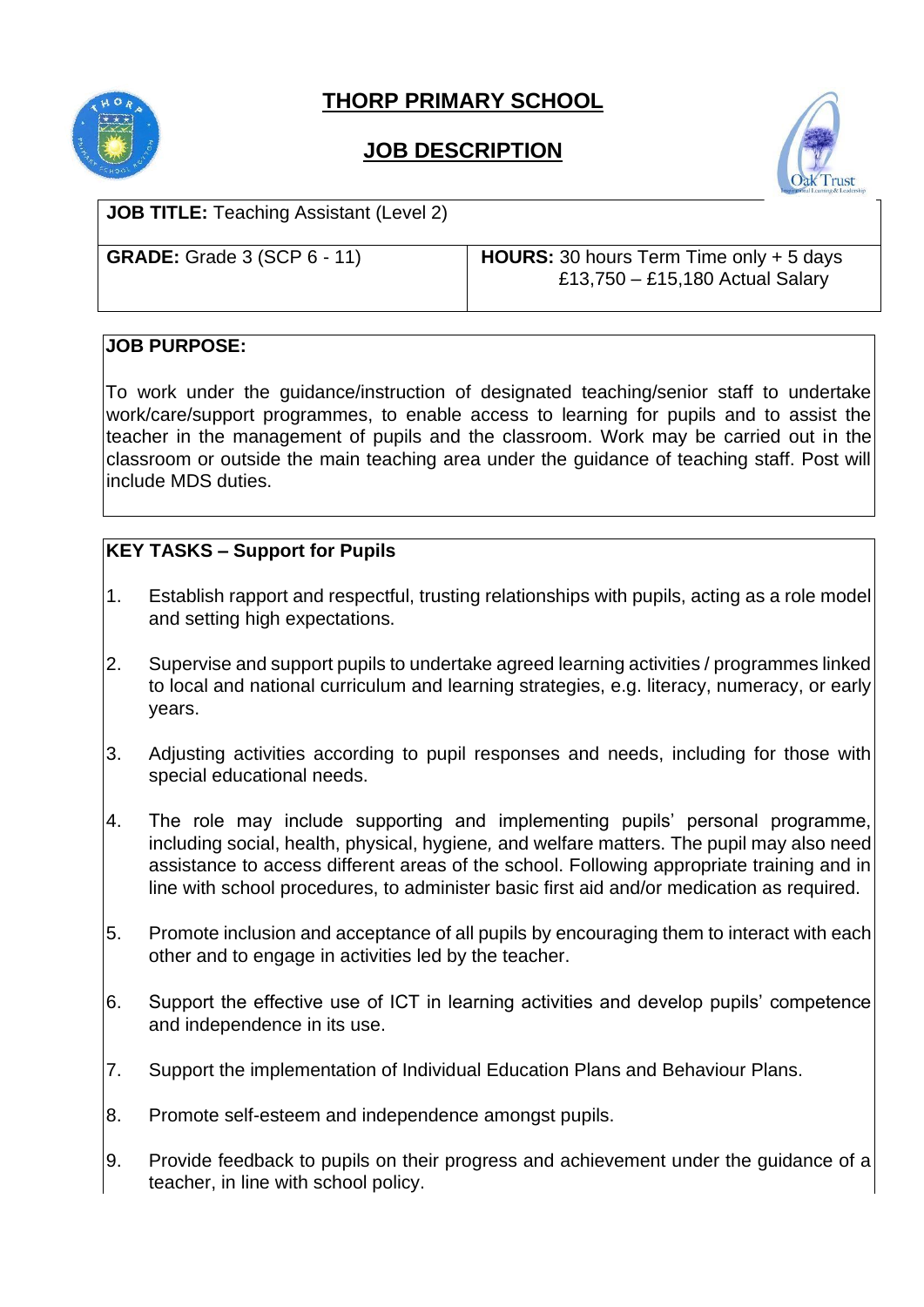## **KEY TASKS – Support for Teachers**

- 10. Promote good pupil behaviour, dealing promptly with conflicts in line with school behaviour policies.
- 11. Establish constructive relationships with parents and carers, promoting the School's home/school liaison policy.
- 12. Assist the teacher with the preparation of teaching and learning materials and resources.
- 13. Provide detailed feedback to teachers on pupils' achievement, progress, problems etc. as requested.
- 14. Undertake pupil record keeping as requested, and assist with the collation of pupil reports as requested by the teacher, which may involve data inputting.
- 15. Maintain a purposeful, orderly and supportive environment, in accordance with lesson plans.
- 16. Assist with the display of pupils' work.
- 17. Prepare, maintain and use equipment/resources required to meet the lesson plans/learning activity and assist pupils in their use.
- 18. Administer and mark straightforward routine tests, e.g. spelling or mental arithmetic, and invigilate tests as required.
- 19. Provide clerical support for teachers, e.g. photocopying, filing, checking deliveries and placing goods in stock and maintaining records of stock, administering coursework, production of work sheets for agreed activities.

#### **KEY TASKS – Support for the School**

- 20. To support others within the classroom and the School, contributing to the achievement of School objectives by working as part of a team.
- 21. Assist with activities outside the classroom, working as part of a team to oversee pupils and support Activity Leaders, e.g. Breakfast Club or accompanying to swimming lessons.
- 22. Accompany teaching staff and pupils on visits, trips and out-of-school activities as required and take responsibility for a group under the supervision of a teacher.

## **STANDARD DUTIES**

- 1. To understand the importance of inclusion, equality and diversity, both when working with pupils and with colleagues, and to promote equal opportunities for all.
- 2. To uphold and promote the values and the ethos of the school.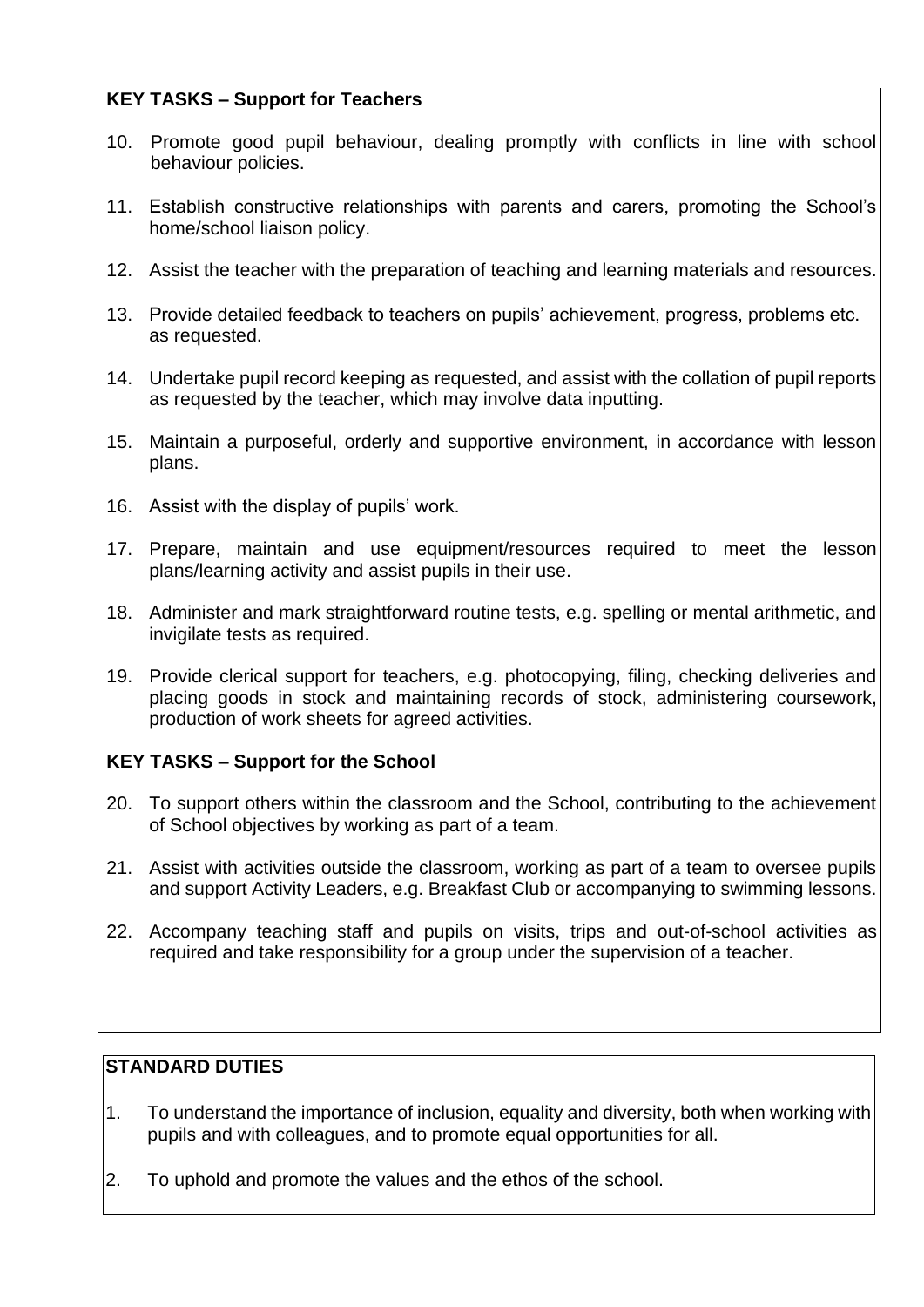- 3. To implement and uphold the policies, procedures and codes of practice of the School, including relating to customer care, finance, GDPR, ICT, health & safety, anti-bullying and safeguarding/child protection.
- 4. To take a pro-active approach to health and safety, working with others in the school to minimise and mitigate potential hazards and risks, and actively contribute to the security of the school, e.g. challenging a stranger on the premises.
- 5. To participate and engage with workplace learning and development opportunities to continually improve own performance and that of the team/school.
- 6. To attend and participate in relevant meetings as appropriate.
- 7. To undertake any other additional duties commensurate with the grade of the post.

#### **CONTACTS:**

Colleagues working within the School, Pupils, Parents/relatives/carers, Peripatetic services, Educational Psychologists and other education or health care professionals, Governors

## **RELATIONSHIP TO OTHER POSTS IN THE DEPARTMENT:**

**RESPONSIBLE TO:** Emma Dunn (Headteacher)

**RESPONSIBLE FOR:** Not Applicable

#### **SPECIAL CONDITIONS:**

Enhanced DBS Disclosure is required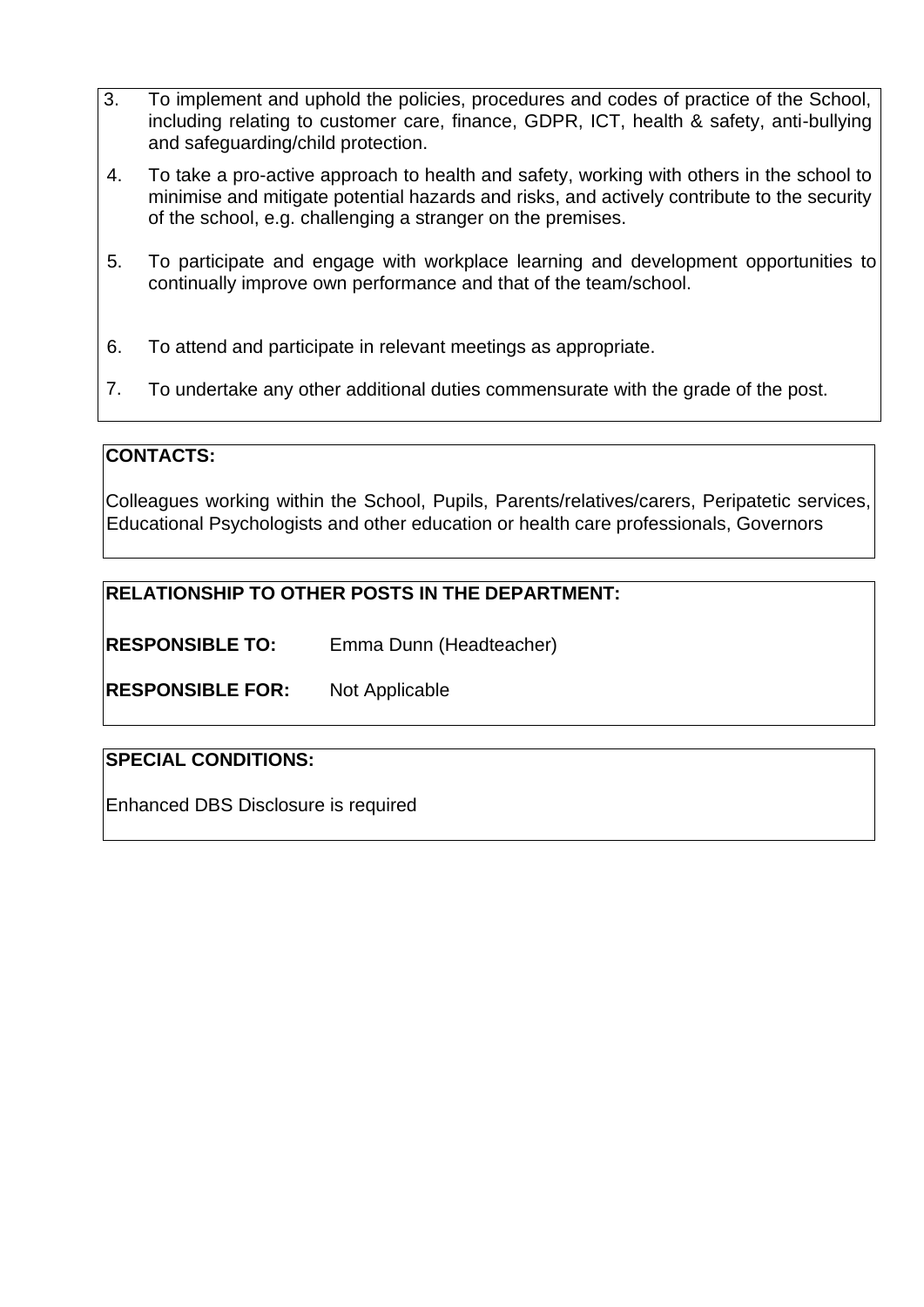# **PERSON SPECIFICATION**

**Job Title:** Teaching Assistant – Level 2

|                                                 | <b>Selection criteria (Essential)</b>                                                                                                                                        | <b>Selection criteria</b><br>(Desirable) | <b>How</b><br><b>Assessed</b> |
|-------------------------------------------------|------------------------------------------------------------------------------------------------------------------------------------------------------------------------------|------------------------------------------|-------------------------------|
| <b>Education &amp;</b><br><b>Qualifications</b> | NVQ 2 for Teaching Assistants<br>or equivalent qualification or<br>experience                                                                                                |                                          | AF/1                          |
|                                                 | <b>Literacy and Numeracy skills</b><br>equivalent to Level 1 of the<br><b>National Qualification &amp; Credit</b><br>Framework                                               |                                          | AF/1                          |
|                                                 | Willingness to undertake<br>training in relevant learning<br>strategies e.g. literacy                                                                                        |                                          | AF/1                          |
|                                                 | Paediatric First Aid certificate                                                                                                                                             | Willingness to obtain the<br>certificate | AF/1                          |
| <b>Experience</b>                               | Working with or caring for<br>children of a relevant age to<br>those in the school                                                                                           |                                          | AF/1                          |
|                                                 | Experience of working with<br>learning resources and helping<br>with their preparation to support<br>learning programmes                                                     |                                          | AF/1                          |
|                                                 | Experience of effectively using<br>ICT and other technology such<br>as digital recorders and<br>photocopiers and resolving<br>straightforward problems in their<br>operation |                                          | AF/I                          |
| Skills &<br><b>Abilities</b>                    | Interpersonal skills to build<br>effective working relationships<br>with pupils and colleagues                                                                               |                                          | AF/1                          |
|                                                 | Communication skills to liaise<br>sensitively and effectively with<br>parents and carers                                                                                     |                                          | AF/1                          |